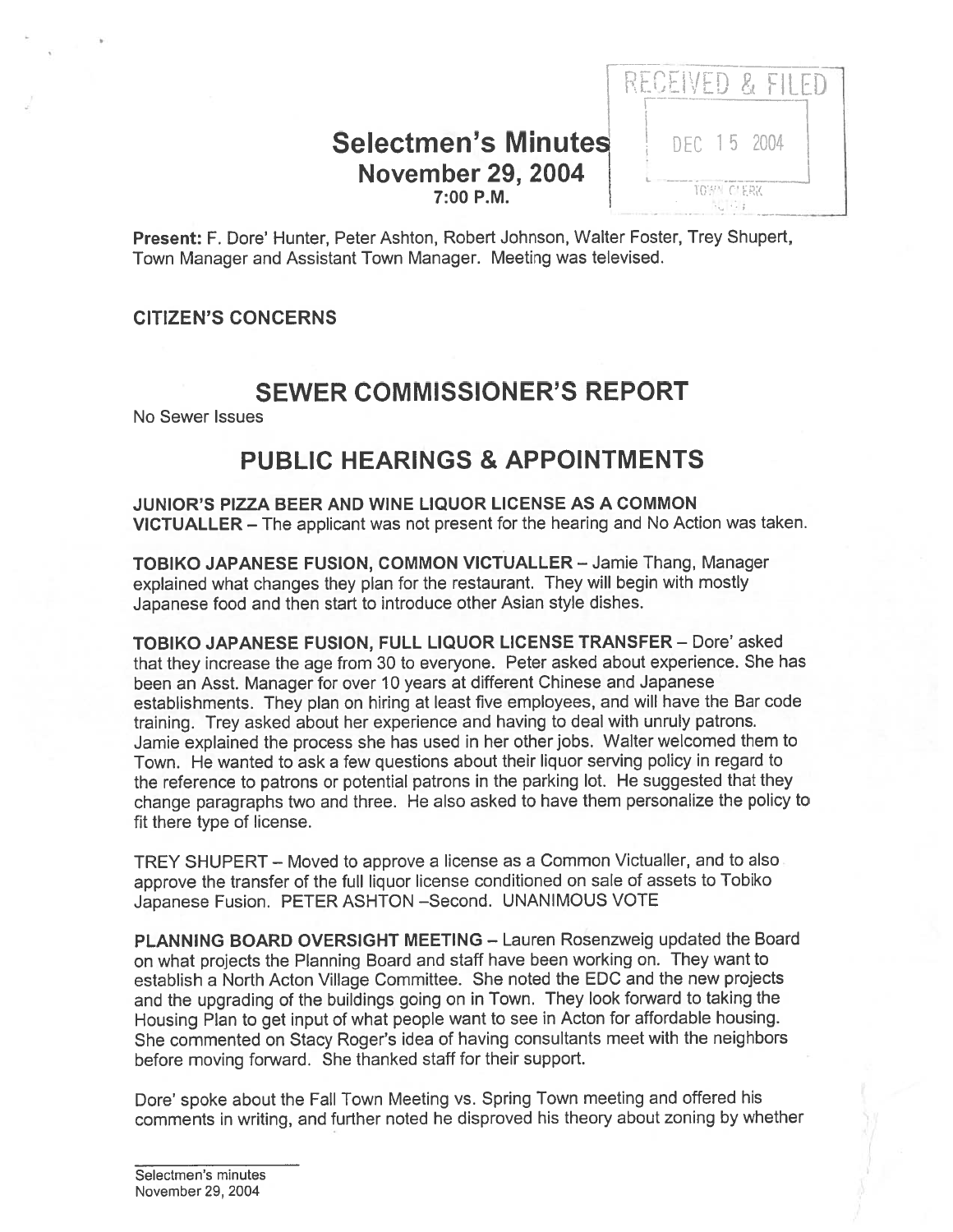it was Fall or Spring meeting. She noted that they still wish to re-codify the zoning bylaw, which would allow them to make Housekeeping changes to the Bylaw easier.

Trey asked about the Master Plan implementation and how residents complained that they wanted to have more residential development and less commercial development in 1990. And in 1994, people shifted their wants to restrict residential development and wanted more commercial development. Trey noted that what people want some times is illegal.

Peter asked about the Master Plan Update. The Planning Board will be working on the New Master Plan shortly. They think every 10 years is <sup>a</sup> good time to review. The Planning Board hopes to ge<sup>t</sup> started soon to develop <sup>a</sup> scope for this year and have received <sup>a</sup> Grant to help them with this. Peter is concerned that EDC needs to cultivate the Commercial side and to explore what's going on in this regard. Lauren said it is timing currently with reduced need for office space and noted they have seen many of the existing older buildings being rehabbed.

Bob noted the grea<sup>t</sup> success of the Village Plans.

Walter spoke about what issues he was interested in. He suggests that we need to take note of the fact that EQS reviews commercial site plans and the Planning Board residential approvals. He noted that sewering in South Acton has brought about rehab in that village. He noted the Yin Peet proposal group is working on the project with representatives from Planning, Conservation as well as other interested people and is excited to see this groups work. He felt they could go back and address Kelley's Cornet now that there are sewers installed.

Lauren also noted the need for funding for the Planning Department, and thanked the staff for their hard work.

CLASSIFICATION HEARING — Jim Kotanchick explained the various votes the Board could take among the classes. He spoke about the Board's choices and the affect on the tax rate. We don't have open space so nothing is required in that regard. The next vote will be the Residential Exemption which is much the same as the Exemption for Small Business. The Commercial exemption is only eligible to the owners but, the savings could be passed on to the tenants.

Peter asked about how many communities employ the residential exemption. He too looked on the web site and could not ge<sup>t</sup> any information either.

Bill Lawrence asked about the vote tonight. The Board said they were ready to vote tonight.

David Direkson, Resident and Acton business owner, does not suppor<sup>t</sup> <sup>a</sup> split tax rate and urged the Board to maintain the uniform rate. He felt it was important for fairness and that the burden will fall on all taxpayers equally.

Lauren Rosenzweig noted that while she is not <sup>a</sup> business owner, she reiterated the comments of Mr. Direkson and noted the improvements through reinvestment of their tax savings have improved many properties throughout town.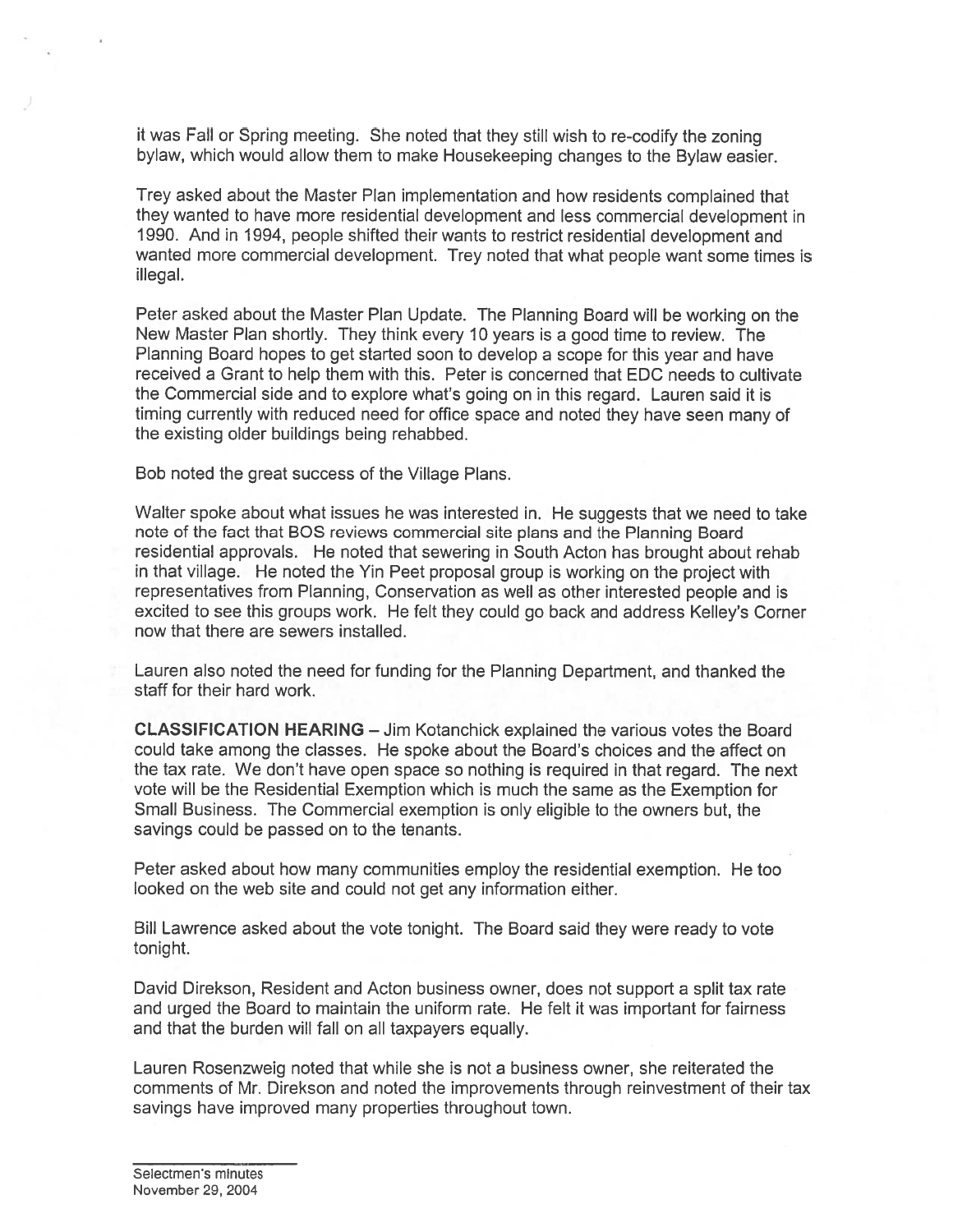PETER ASHTON — Moved <sup>a</sup> uniform residential factor of 100 percent. BOB JOHNSON — Second. Further, to take no action on the small commercial exemptions, residential exemptions or Open Space exemptions. UNANIMOUS VOTE.

PIZZA HUT, CHANGE OF MANAGER — District Manager and General Manager of Pizza Hut were presen<sup>t</sup> to answer questions. They have requested that Shelly Killay be replaced with Benjamin Burton as the Manager on record with regard to their Liquor License on Great Road. They have accommodated Ms. Mohammad's Religious objections to Liquor in the pas<sup>t</sup> by having <sup>a</sup> subordinate listed as the Manager of the Liquor; in fact Shelly Killay was serving as the Liquor Manager under this situation, and has left the restaurant which requires <sup>a</sup> new Manager for the license.

Walter asked questions about when Ms. Mohamed was on duty did she make the decisions on Liquor, she said she did. Walter asked about the need for her to be on the license, as she had the full control of the premises. She said she refused to have her name as the Manager on any required forms due to her Religious beliefs.

Dore' felt we needed to have <sup>a</sup> member of Pizza Hut staff on the License. Ben Burton agreed to be the Liquor Manager. He understood he was the final authority on the local scene and responsible for the administration of the Liquor Policy at the store.

Walter asked him about his familiarity with the Store Liquor Policy and did he have his TIPS training. He has had internal training with Pizza Hut. He was also told that he was responsible for the training of new employees. Walter wanted him to go through the TIPS Program to supplement the in-house training, and wanted assurance that he would be willing to attend, he replied he would attend, it was further noted that this training be offered to other employees. The Regional Manager agreed to these suggestions.

BOB JOHNSON — Moved to approve the Change of Manager from Shelly Killay to Benjamin Burton. TREY SHUPERT — Second. UNANIMOUS VOTE.

### SELECTMEN'S BUSINESS

STATE OF THE TOWN — Posting of the Meeting State if the Town Meeting has been done and sent to the residents. The meeting will be on Wednesday at 7:00 pm at the Raymond J. Grey Jr. High Auditorium with the meeting to end by 10 p.m.

INTER-GOVERNMENT AGREEMENT — Walter updated the Board on the Status of the Leary Field Project. They hope to have something before the Board in mid-December. The cost \$750,000, with \$250,000 from private sector, \$250,000 funding source within the Regional School and \$250,000 from CPC Funds.

CPC REQUESTS - Dote' spoke about his involvement with the Faulkner Plaque and he will continue to be the Board's Representative,

Fire Apparatus — Bob Johnson will represen<sup>t</sup> the Board

Bruce Freeman — Bob Johnson will represen<sup>t</sup> the Board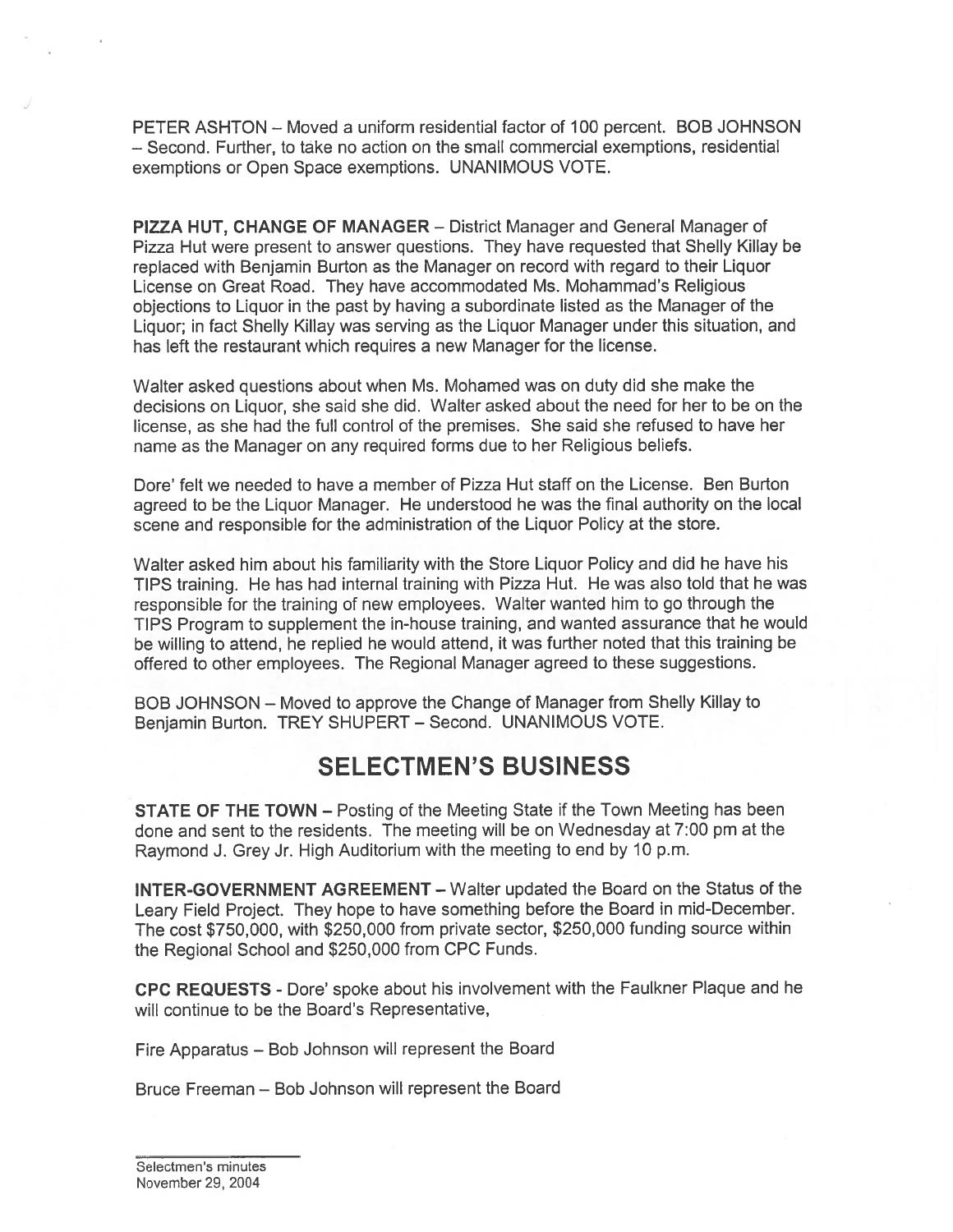#### ACHC

Habitat for Humanity

Library restoration for artifacts Pine Hawk Display

Jones Tavern chimney restoration.

Town Hall Slate Roof - Peter will represen<sup>t</sup> the Board

Technical suppor<sup>t</sup> for Housing (ACHC)

McCarthy Village Recreation Area

Open Space Set aside

BOB JOHNSON — Moved for conceptual approval of the CPC Projects. PETER ASHTON — Second. UNANIMOUS VOTE.

TRAIN WHISTLES — Dore' said we have done what we need do to have <sup>a</sup> Quiet Zone. Don Johnson remarked that the letter is in extra Info. The Federal Railroad Administration has moved the date for data submission to April 05'. Data must be current, no longer than 6 months old or they will be required to have to do the data over. TREY SHUPERT — Moved to send out letter to Federal Railroad Administration as written by the Manager. PETER SECOND. UNANIMOUS VOTE.

Margaret Miley — Maple Street, commented that this is exactly what they wanted and urged them to sign the required letter to the FRA.

Herman Kabakoff — He asked if this was permanen<sup>t</sup> or did it have an end time. It was not known at this time what the Federal Railroad Administration may do in the future.

COMMUTER RAIL PARKING ISSUES — Dore' reviewed the parking situation on the side streets around the Rail station. Don noted that currently there is no layout of Martin Street. If <sup>a</sup> sidewalk is built, they would require easements. Bruce, Roland and Frank Widmayer pu<sup>t</sup> together <sup>a</sup> sidewalk plan, Martin Street shows up in the plan in 2010.

Dore' suggested that MBTA pos<sup>t</sup> signs stating it is illegal to cross. Dore' reviewed Bruce Stamski's memo about expansion.

Dore' felt that if we are to allow parking on Jones Field, we need to define where they can park and install meters.

Peter was pleased with Bruce's plans and recommend going forward to the Cons Corn and be sure it is reviewed by the Bldg. Commissioner for ADA Compliance.

Walter said he agreed that we should look at expansion as long as we do not encroach on wetlands. He agreed with Dore's suggestion of defining the parking and meter installation, and to leave the South Acton Fire Station free.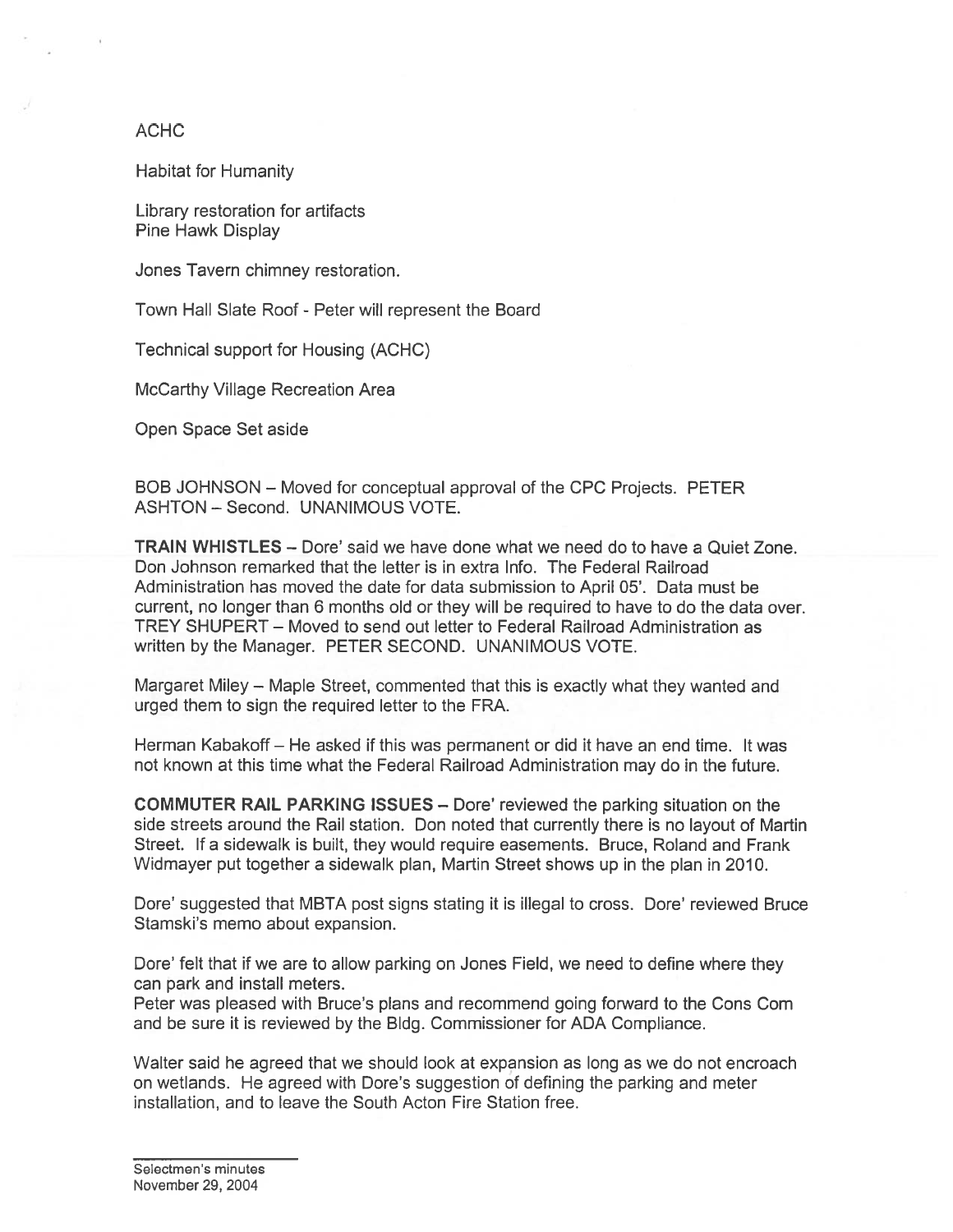Trey was not in favor of moving Martin Street up on the Sidewalk Priority List. He was in favor of installing the 117 more spaces.

Charlie Kadlec noted his use of the parking lot, while he doesn't commute, his daughter does. He asked that they give some thought to the exiting of the lot on to Central Street when the train arrives.

Dore' noted that contrary to what we previously understood, there is no restriction that we offer spaces to out of town commuters in the lot.

Peter noted that if we are not able to install the extra spaces he suggests we limit the out of town parking spaces.

Dote' suggests we look into the collection system such as Concord and Arlington at the Jones Field location.

CHANGE IN LAW PROPOSALS — Peter reported on Sen. Resor's question if we had anything to be filed this year before the deadline. John Murray came up with several items for submission.

Walter speaking about CPC noted he needs more feedback and information and would suppor<sup>t</sup> <sup>a</sup> place holder if possible.

Don suggested we not pu<sup>t</sup> this in the legislation package to go the Senator and to schedule Town Counsel come to speak with the CPC.

#### OTHER BUSINESS

WOODLANDS AT LAUREL HILL 40B — Dote' has prepared <sup>a</sup> letter that he asked that all Board members sign. It was drafted after his attendance at <sup>a</sup> meeting this morning. Peter supported Dore's view and will read the letter at the hearing on Thursday and remind the Board that there is something going on behind the scenes.

PETER ASHTON - Moved to approve the letter and forward to the ZBA. TREY SHUPERT — Second. UNANIMOUS VOTE.

EMPLOYEE RECGONITION — While Dote' was looking at Town Reports recently, he felt it would be appropriate that town employees be recognized in the Town Report each year, for contributions to the governance of the Town. The Board agreed with Dore's suggestion.

BROOKSIDE SHOPS - Petet spoke about the Traffic Monitoring at Brookside Shops. He will follow up with the State.

CABLE TV - Peter discussed the rate increases of cable services. The most distressing is that perhaps Acton may be experiencing <sup>a</sup> recoup of the I-net construction monies and he said that they are not allowed to raise the franchise rate. Dore' asked that we inform them we are going to hold a hearing to discuss these increases. Dore' asked that we schedule <sup>a</sup> hearing and ask fot materials to be submitted by Comcast.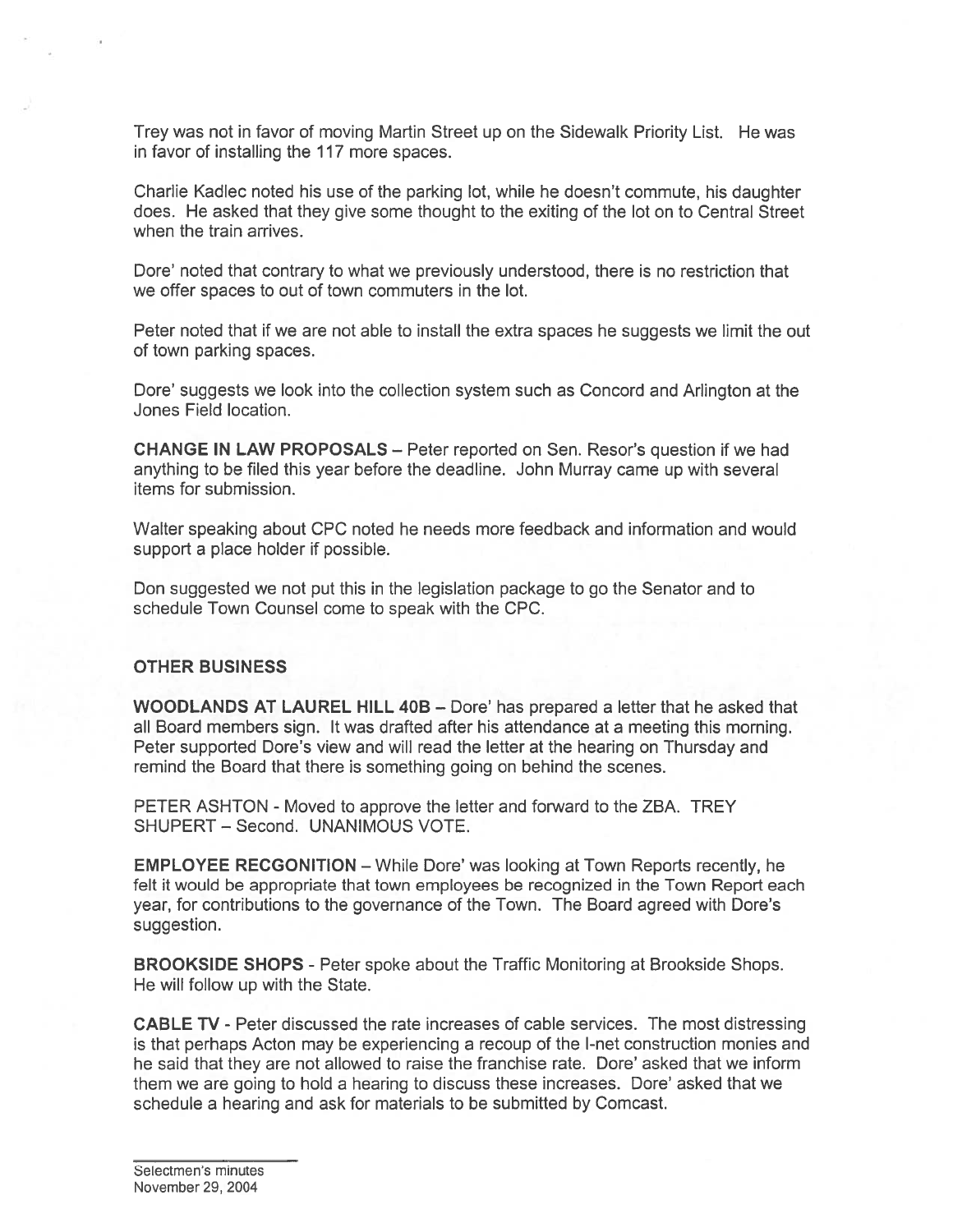## CONSENT AGENDA

BOB JOHNSON — Moved to approve. — TREY SHUPERT — Second. UNANIMOUS VOTE

### TOWN MANAGER'S REPORT

#### EXECUTIVE SESSION

BOB JOHNSON -Move to go into Executive Session for the purpose of discussing Litigation, Contract Negotiations, Legal Negotiations, only to return to regular meeting, to adjourn. PETER ASHTON — Second. Roll Call was taken, All AYES

Christine Joyce (Christine Christian Library Christian Library 1994)<br>Recording Clerk

Recording Clerk

 $\sqrt{2}$  $-$  0 Date

Selectmen's minutes November 29, 2004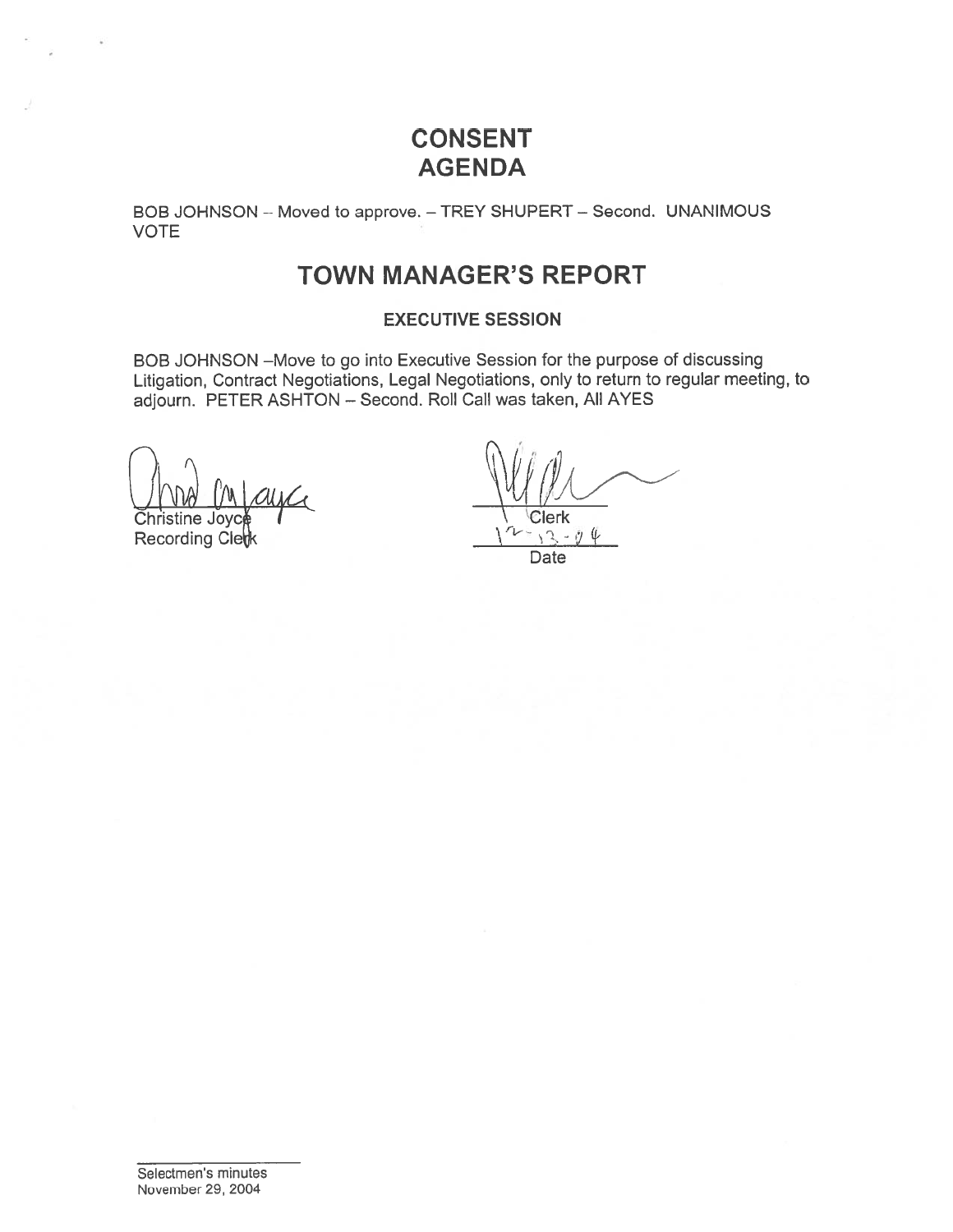November 12, 2004

TO: Board of Selectmen, Sewer Commissioners

FROM: F. Dote' Hunter, Chairman

SUBJECT: Selectmen and Sewer Commissioners' Report

### NOVEMBER 29, 2004 7:00 P.M.

- I CITIZENS' CONCERNS
- II SEWER COMMISSIONERS' BUSINESS
- III PUBLIC HEARINGS & APPOINTMENTS
- 1. 7:15 JUNIOR'S PIZZA, <sup>481</sup> GREAT ROAD, BEER AND WINE ALCOHOL LICENSE AS <sup>A</sup> COMMON VICTUALLER— Enclosed <sup>p</sup>lease find materials in the subject regard, for Board consideration.
- 2. 7:25 TOBIKO JAPANESE FUSION, INC., 103 NAGOG PARK, LICENSE AS A COMMON VICTUALLER — Enclosed <sup>p</sup>lease find materials in the subject regard, for Board consideration.
- 3. 7:30 TOBIKO JAPANESE FUSION, INC., <sup>103</sup> NAGOG PARK, TRANSFER Of FULL LIQUOR LICENSE AS A COMMON VICTUALLER — Enclosed <sup>p</sup>lease find materials in the subject regar<sup>d</sup> for the transfer of <sup>a</sup> full liquor license from Sichuan Pavilion to Tobiko Japanese Fusion, Inc., for Board consideration.
- 4. 7:45 PLANNING BOARD OVERSIGHT MEETING- Enclosed <sup>p</sup>lease find materials in the subject regard, for Board consideration.
- 5. 8:15 CLASSIFICATION HEARING Enclosed <sup>p</sup>lease find materials in the subject regard, for Board consideration.
- 6. 9:15 PIZZA HUT REQUEST FOR CHANGE OF MANAGER (Continued from 11/15/04)-Enclosed <sup>p</sup>lease find materials in the subject regard, for Board consideration.

### IV SELECTMEN'S BUSINESS

7. STATE OF THE TOWN —Enclosed <sup>p</sup>lease find materials in the subject regard, for Board consideration.

8. INTER-GOVERNMENTAL AGREEMENT - Selectman Foster will report regarding progress made on the Inter-Municipal Agreement with respec<sup>t</sup> to Leary Field.

9. CPA FUND APPLICATIONS — Enclosed <sup>p</sup>lease find materials in the subject regard, for Board consideration.

1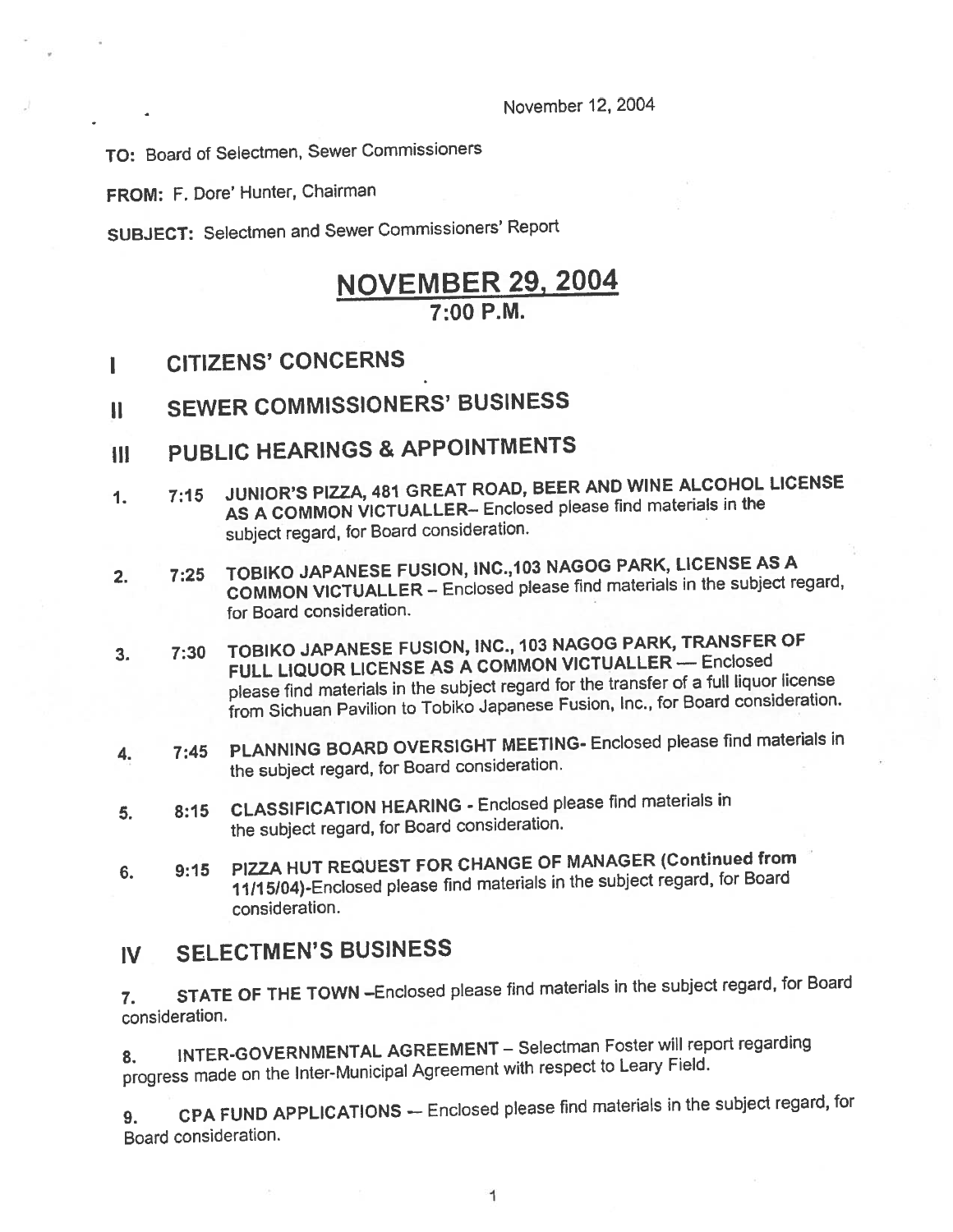10. - COMMUTER RAIL PARKING ISSUES — Enclosed <sup>p</sup>lease find materials in the subject regard, for Board consideration.

11. TRAIN WHISTLE QUIET ZONE - Enclosed <sup>p</sup>lease find materials in the subject regard, for Board consideration.

12 CHANGE IN LAW PROPOSALS - Enclosed please find materials in the subject regard, for Board consideration.

13. OTHER BUSINESS

### V CONSENT AGENDA

14. ACCEPT MINUTES — Enclosed <sup>p</sup>lease find Minutes of the September 13, <sup>2004</sup> Selectmen's meeting, for Board consideration.

15. BOARD OF ASSESSOR'S APPOINTMENT, DAVID BROWN — Enclosed <sup>p</sup>lease find correspondence from the Board of Assessors recommending the elevation of David Brown from Alternate to Full Member, with <sup>a</sup> term to expire June 30, 2007, for Board consideration.

16. SITE PLAN SPECIAL PERMIT #10/09/03-394,1 &19 MAPLE STREET- Enclosed <sup>p</sup>lease find <sup>a</sup> draft Decision in the subject regard, for Board consideration.

17. SITE PLAN SPECIAL PERMIT #04130104-398, <sup>19</sup> RAILROAD STREET- Enclosed <sup>p</sup>lease find <sup>a</sup> draft Decision in the subject regard, for Board consideration.

18. ONE DAY LIQUOR LICENSE — Enclosed <sup>p</sup>lease find <sup>a</sup> reques<sup>t</sup> from the Friends of the Arboretum for <sup>a</sup> One Day Liquor License, for Board consideration.

19. ONE DAY LIQUOR LICENSE — Enclosed <sup>p</sup>lease find <sup>a</sup> reques<sup>t</sup> from the Recreation Director for <sup>a</sup> One Day Liquor License, for Board consideration.

20. ACCEPT GIFT — Enclosed <sup>p</sup>lease find <sup>a</sup> reques<sup>t</sup> for acceptance of <sup>a</sup> donation from the Lions Club to be used toward the flag pole project at the Public Safety Facility, for Board consideration.

21. ACCEPT GIFTS — Enclosed <sup>p</sup>lease find <sup>a</sup> reques<sup>t</sup> for acceptance of numerous <sup>g</sup>ifts for Winterfest <sup>2005</sup> at Nara Park, for Board consideration.

22. ACCEPT GIFT — Enclosed <sup>p</sup>lease find <sup>a</sup> reques<sup>t</sup> from the West Acton Citizens' Library for acceptance of <sup>a</sup> <sup>g</sup>ift from the Library Auxiliary, for Board consideration.

23. ELIZABETH WHITE FUND GRANTS - Enclosed please find a confidential request from the Trustees of the Elizabeth White Fund regarding the <sup>2004</sup> distribution of the Elizabeth White Fund Grants, for Board consideration.

VI TOWN MANAGER'S REPORT

### VII EXECUTIVE SESSION

24. There will be <sup>a</sup> need for Executive Session